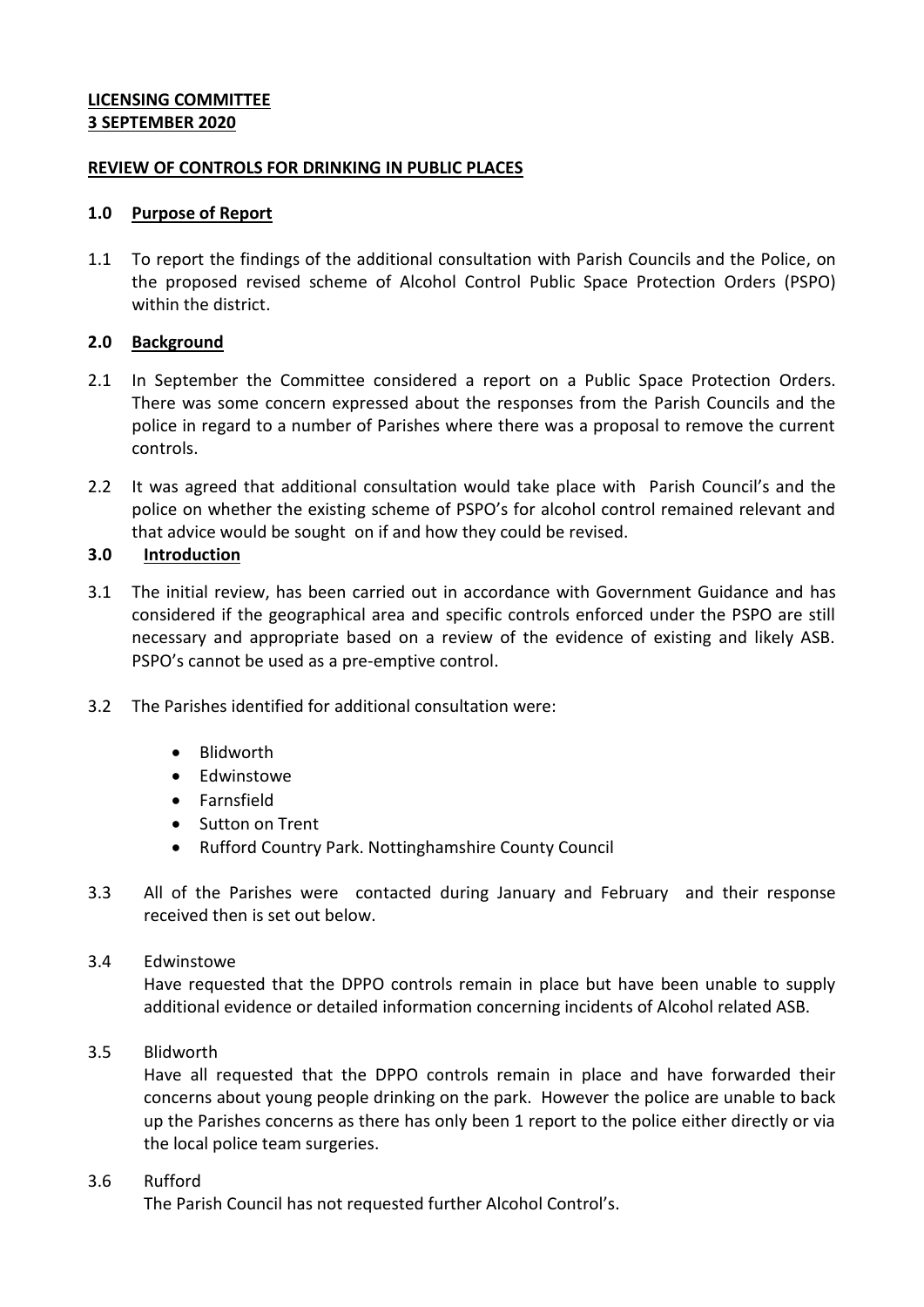3.7 Sutton on Trent

The Parish have provided additional information and are citing issues and requesting a PSPO is considered.

- 3.8 Farnsfield No further information has been submitted.
- 3.9 A number of different Parishes that also have a DPPO expressed concern in the previous round of consultation. These have now been subject to additional consultation and the outcomes are set out in the proposals below.
- 3.10 Regard has been given to the issuing of the penalty notices to people under the age of 18 and it has been decided that a robust system of support and mentoring by partner agencies is preferable to the use of FPN. Where it is identified that a person under the age of 18 has committed a relevant offence, a referral will be made via the Safer Neighbourhood Team Policing lead officer to the Youth Offending Team.
- 3.11 Because of the delay in implementing the proposed change an additional round of consultation has taken place to reassure Members that the situation as set out earlier in the year remains the same. All Parish Councils involved in the proposed change were contacted on the  $30<sup>th</sup>$  July. Below is a summary of the actions taken.

## Revoking DPPO and replacing with a PSPO

Southwell - responded, no queries other than to request a map of the proposed PSPO area Ollerton & Boughton - not responded Rainworth - not responded Clipstone - not responded

Revoking DPPO:SU

Balderton - responded, acknowledge receipt, no queries raised Farnsfield - not responded Rufford - not responded Blidworth - not responded Sutton on Trent - not responded Edwinstowe - not responded

3.12 In additional to the above consultation the anti-social behaviour case manage system has been interrogated to ensure that any records of drink related ASB have been identified and reviewed. There are no alcohol related ASB cases are located in the areas subject to these proposals.

# **4.0 Proposals**

4.1 The information used to assess the frequency and impact of alcohol related nuisance within the specific areas has been generated from police and council recorded incidents, Parish Pack Surveys and consultation with towns and parishes over a time period covering 01/08/2018 to 31/07/2020.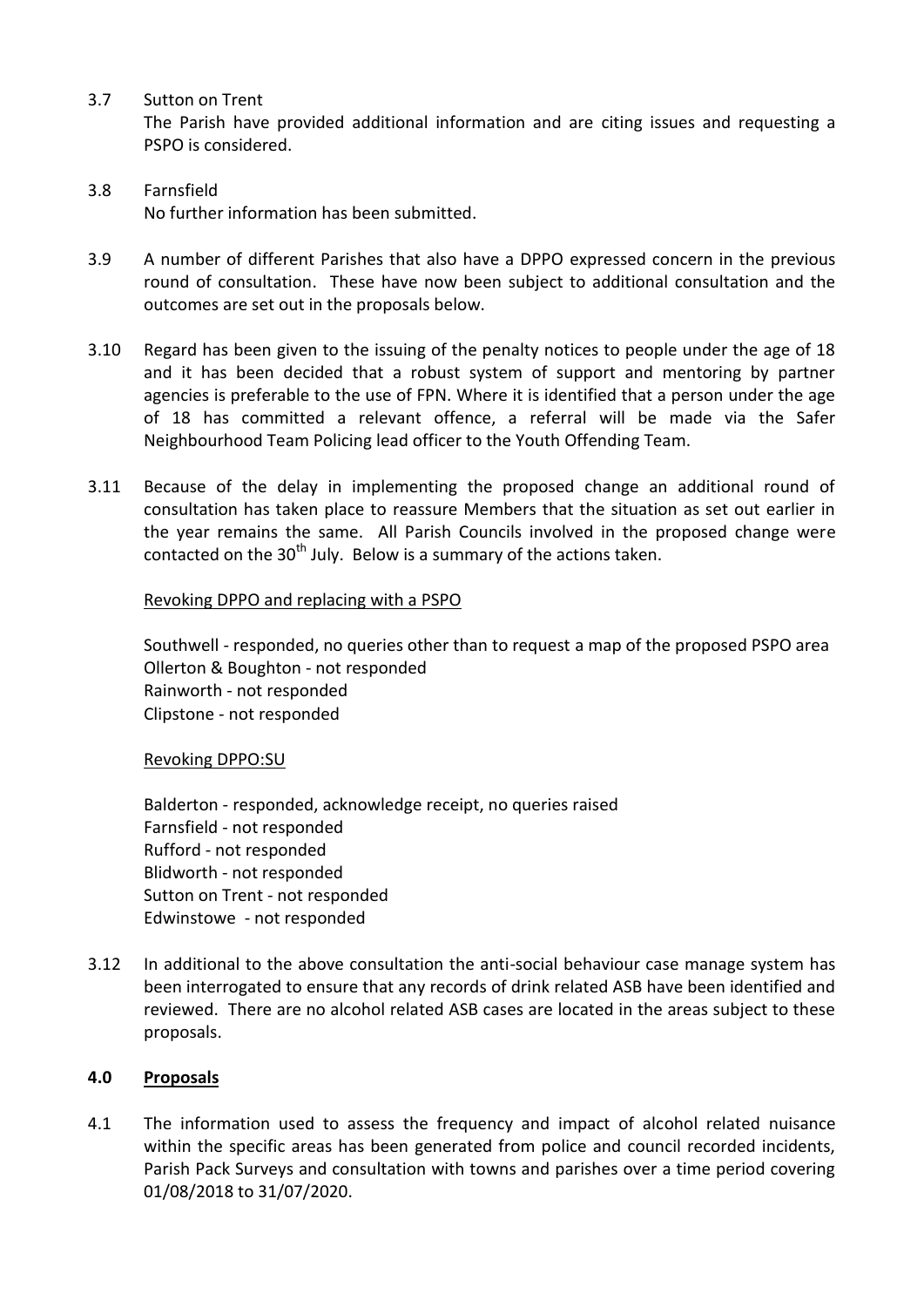| <b>PARISH AREA</b> | <b>No ASB</b>   | <b>PROPOSED</b> | JUSTIFICATION/ FURTHER COMMENT.                                                               |
|--------------------|-----------------|-----------------|-----------------------------------------------------------------------------------------------|
|                    | <b>REPORTS.</b> | <b>ACTION</b>   |                                                                                               |
| 1. Farnsfield      | 0               | Revoke DPPO     | Nil reply stating any ASB                                                                     |
| 2. Rufford         | 0               | Revoke DPPO     | Nil reply stating any ASB                                                                     |
| 3. Balderton       | 3               | Revoke DPPO     | There is a lack of clear and definite evidence                                                |
|                    |                 |                 | of alcohol related ASB occurring sufficient to                                                |
|                    |                 |                 | being<br>necessary<br>justify<br>a<br><b>PSPO</b><br>or                                       |
|                    |                 |                 | proportionate. Implementing one at present                                                    |
|                    |                 |                 | would make it challengeable. There have                                                       |
|                    |                 |                 | been significant anti-social behaviour issues<br>within the Balderton area, predominately     |
|                    |                 |                 | relating to young people aged between 14-17                                                   |
|                    |                 |                 | of age however from<br>officer<br>years                                                       |
|                    |                 |                 | information, alcohol is not a contributing                                                    |
|                    |                 |                 | factor in these issues.                                                                       |
| 4. Sutton on       | $\mathbf{1}$    | Revoke DPPO     | Not justified in having PSPO due to lack of                                                   |
| Trent              |                 |                 | clear evidence of persistent alcohol related                                                  |
|                    |                 |                 | ASB.                                                                                          |
| 5. Blidworth       | 1 pa            | Revoke DPPO     | Insufficient evidence of persistent alcohol                                                   |
|                    |                 |                 | related ASB to justify a PSPO.                                                                |
| 6. Edwinstowe      | 1 pa            | Revoke DPPO     | Insufficient evidence of persistent alcohol                                                   |
| 7. Southwell       | 4 to police.    | Revoke DPPO     | related ASB to justify a PSPO.<br>Although not significant number of actual                   |
|                    |                 | and implement   | reports to police and risk of perception of                                                   |
|                    | Town            | <b>PSPO</b>     | reports to Town Council greater than                                                          |
|                    | council         |                 | actuality, a PSPO is justified here given the                                                 |
|                    | believe it is   |                 | proximity to the Minster.<br>Its status as a                                                  |
|                    | 10 reports      |                 | significant religious and historic building and                                               |
|                    |                 |                 | the adjacent parkland being a focal point for                                                 |
|                    |                 |                 | significant ASB in past years mean this PSPO is                                               |
|                    |                 |                 | proportionate and appropriate.<br>See map                                                     |
|                    |                 |                 | outlining proposed area                                                                       |
| 8. Rainworth       | 2               | Revoke DPPO     | There are significant issues with ASB in this                                                 |
|                    |                 | and implement   | area and although these are underreported,                                                    |
|                    |                 | <b>PSPO</b>     | the existence of efforts by joint partners to<br>tackle ASB and drink related ASB in the area |
|                    |                 |                 | does justify a PSPO around Pit Lane and the                                                   |
|                    |                 |                 | Skate Park only. See map outlining proposed                                                   |
|                    |                 |                 | area                                                                                          |
| 9. Ollerton        | 10              | Revoke DDPO     | Ongoing issues. NSDC aware of alcohol related                                                 |
|                    |                 | and implement   | ASB in the area. CAP established to help                                                      |
|                    |                 | <b>PSPO</b>     | resolve issues. PSPO justified by evidence.                                                   |
|                    |                 |                 | See map outlining proposed area                                                               |
| 10. Clipstone      | 5               | Revoke DPPO     | Ongoing issues. NSDC aware of alcohol related                                                 |
|                    |                 | and implement   | ASB in the area. CAPS established to support                                                  |
|                    |                 | PSPO.           | the community and to help to resolve issues.                                                  |
|                    |                 |                 | PSPO justified by evidence. See map outlining                                                 |
|                    |                 |                 | proposed area                                                                                 |

# 4.2 It is proposed that:

Ollerton & Boughton - the proposed PSPO area replicates that of the DPPO area (see map 1) Southwell - the proposed PSPO area replicates that of the DPPO area (see map 2)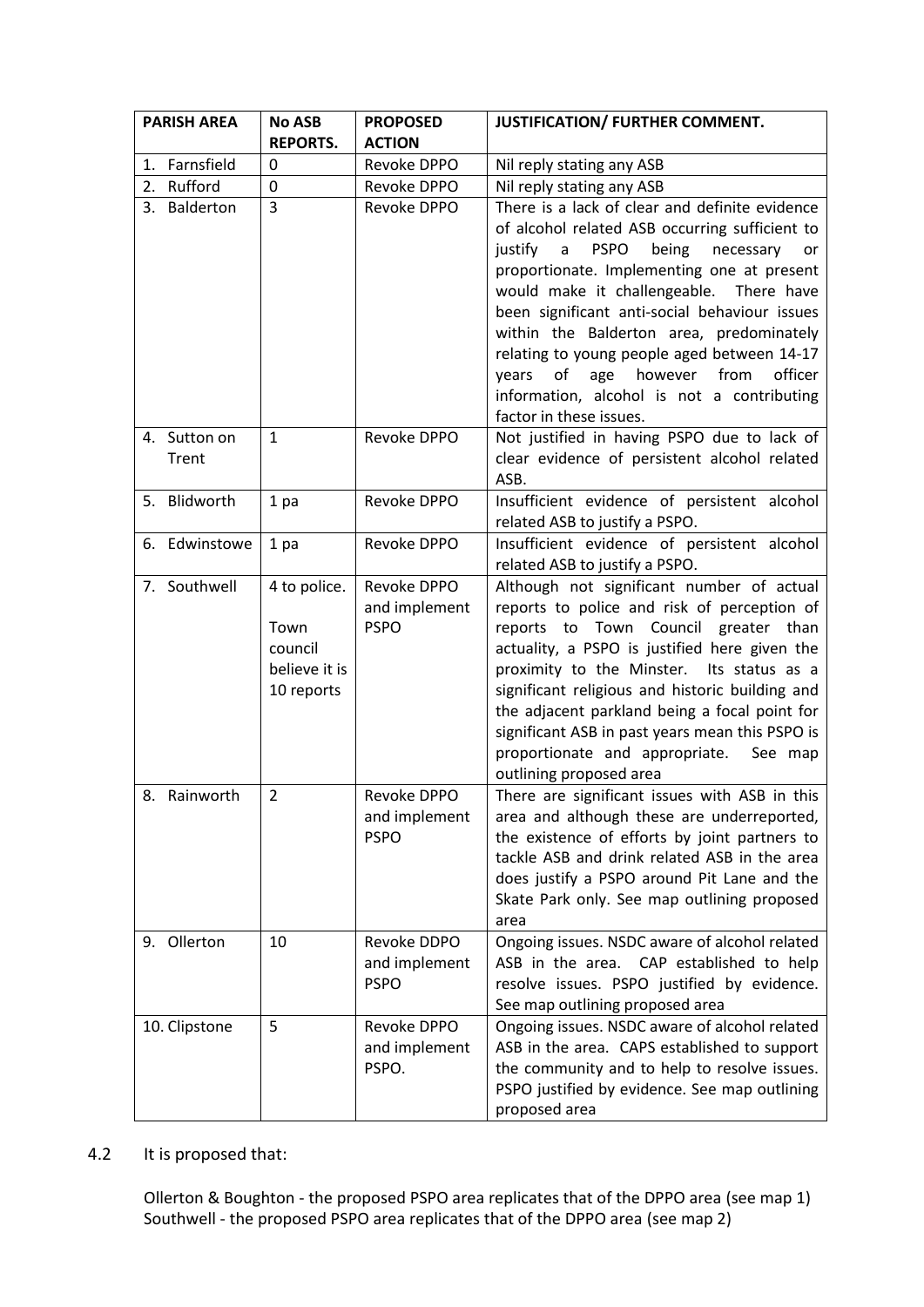Clipstone - the proposed PSPO area replicates that of the DPPO area (see map 3) Rainworth is for the proposed PSPO to cover the Skate Park and Pit Lane area only (see map 4)

## 4.3 It is proposed the terms of the PSPO are as follows:

An authorised officer of the council or police may ask a person who:

Is consuming or appears to be consuming alcohol in an area covered by the PSPO And

That person is causing or is likely to cause anti-social behaviour

To:

- a) Refuse to cease drinking alcohol, And
- b) Dispose of the alcohol and container in a responsible way And/Or
- c) Surrender the alcohol or container to the officer requesting it And/Or
- d) Immediately leave the area covered by the PSPO.
- 4.5 Failure to comply with the request is an offence. It is proposed that the fixed penalty level for all Public Space Protection Orders is set at £100.00 reduced to £75.00 if made within 14 days. This aligns the penalty level with that of similar environmental and ASB offences.

### **5.0 Comments from the Council's Solicitor**

- 5.1 The Legal advice on this matter is not to make PSPOs on the areas highlighted above. The option to make them for a limited time of e.g. 1 year in anticipation of alcohol related ASB occurring that may have previously been unreported, is not recommended because this would be unlawful.
- 5.2 The Orders must be evidence based and that is unfortunately lacking from many of the Parish Councils or their areas. The Parish Council's themselves have not reported significant and persistent ASB to the police or council and neither have their parishioners. Although some Parish Council's state they have reported more incidents that police records show, there is insufficient evidence to verify this.

# **6.0 Equalities Implications**

- 6.1 The Equalities Impact Assessment has been completed. It is recognised that those with alcohol dependency may be adversely impacted. To mitigate any inequality and to ensure support is in place any individual who presents as being vulnerable, or who has previously been referred to LMAPS will be discussed at a case conference chaired by the Business Manager or Assistant Business Manager Public Protection, to establish the best course of action in both the interest of the public and in the interest of the individual concerned.
- 6.2 The revised scheme of FPN administration ensures that Environmental Crime within the district is enforced against in a consistent way. It promotes fairness through the "polluter pays principle". By offering an alternative to prosecution the FPN scheme provides a proportionate intervention against first time offenders. Young people have been exempted from the scheme due to their protected characteristic and their financial